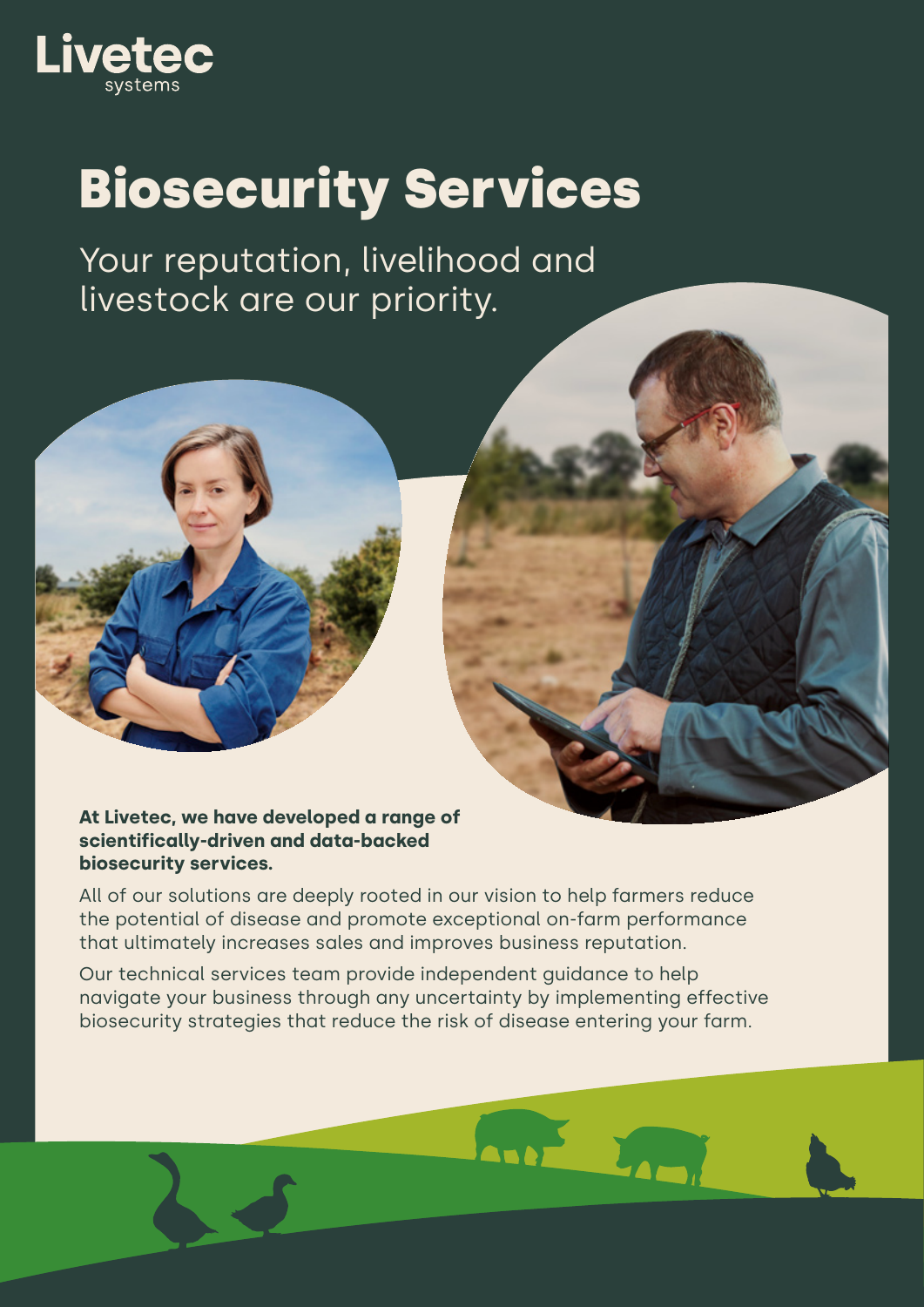### Livetec are specialists in disease mitigation and outbreak prevention

**Robust biosecurity practices are the most effective way to minimise risks and give your business the best chance of survival should an outbreak occur.**

We are specialists in providing biosecurity strategies that allow you to view your farm from an alternative perspective and understand how you can reduce risks to help stop the spread of disease.

**Our industry leading solutions are key to sparking essential and positive change from the inside out, building a foundation of resilience that proactively minimises risk, rather than accepting disease outbreaks as part of the deal.**

We have been helping to build the future of structural and operational biosecurity since 2010.

### We protect reputations, livelihoods and livestock.

**Being prepared is an essential aspect of farming, especially where situations may seem out of your control, such as notifiable and non-notifiable disease outbreaks.**



Our biosecurity solutions mean that you can mitigate the risk of an outbreak, minimise the impact to your business and help keep commercial losses to a minimum.

In addition to handling regulations and compliance on your behalf, our bespoke biosecurity services provide wrap-around support and leadership, allowing you to act swiftly and confidently in any situation.

Our tailored contingency plans also help to protect your businesses' profitability, reputation and livestock, ensuring your business is prepared should the worst happen.

If you are concerned about the consequences of a disease outbreak, Livetec's expert team will work with you to develop a solution that keeps you compliant should the worst happen, and get you back to business as usual as quickly as possible.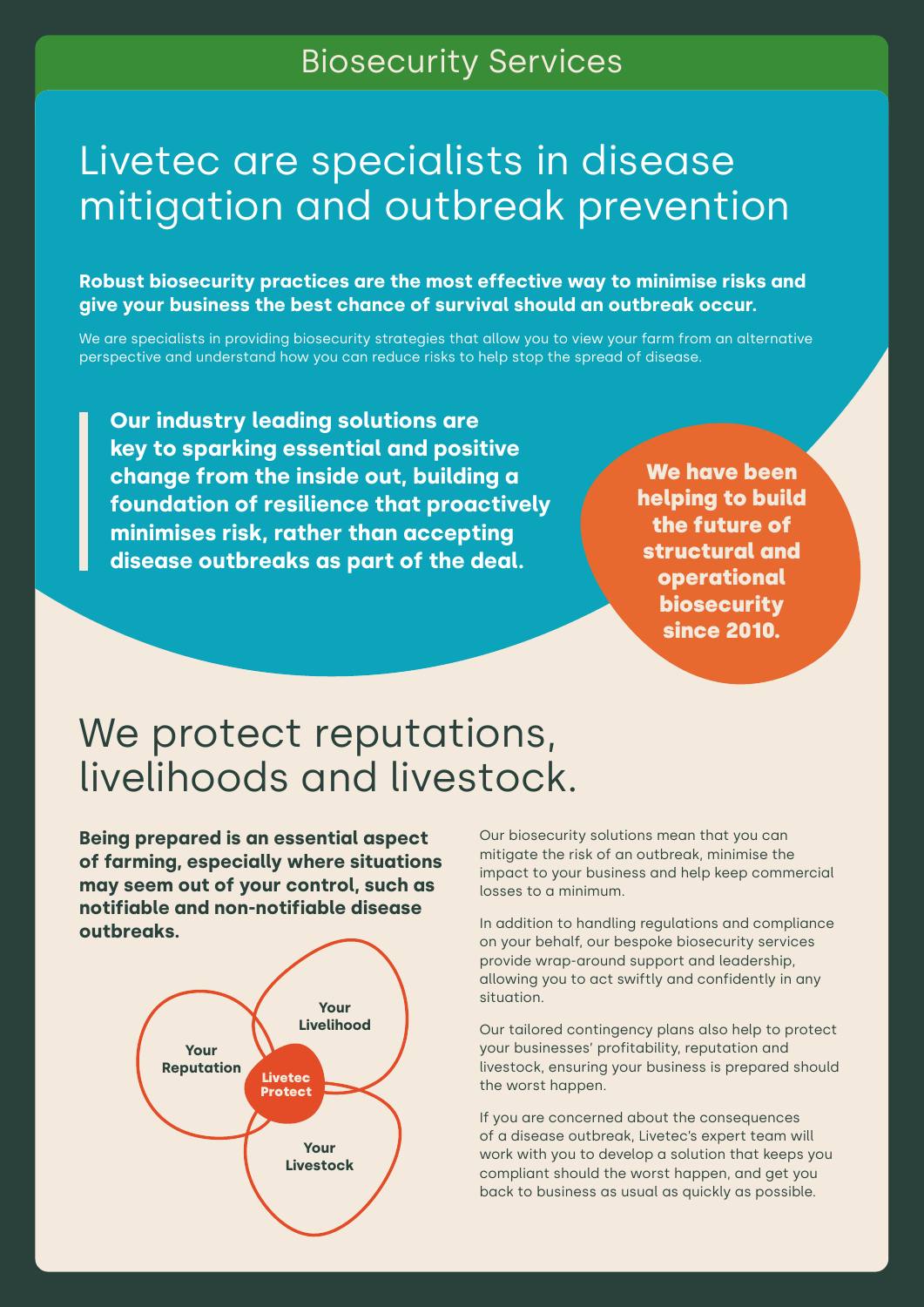## Bespoke Biosecurity Services

#### **Livetec offers expert on-site operational biosecurity advice for your business.**

This includes bespoke mapping services, personalised outbreak simulations and pre-audit checks to ensure your farm meets the necessary assurance scheme standards.

**From the first site-visit, to the follow-up calls and the delivery of our detailed plans, I have been extremely impressed with the expert team at Livetec. Their advice on current regulation and what to do if AI were to hit our farms have been straightforward yet simple to follow, and very effective. Our partnership has been worth every penny."**

We also specialise in new-build structural biosecurity consultancy for potential development on your premises, alongside professional document writing for cleansing & disinfection SOWs, policies and company declarations.

#### **Why use Livetec's Biosecurity Services?**

**On-site biosecurity consultation & advice (farm visit)** 



**Cleaning & disinfection schedule of work writing** 

**New-build structural biosecurity consultancy** 

**Disease outbreak exercise** 

**Assurance scheme pre-audit biosecurity check** 

**Company policies & declarations**

**To find out more visit www.livetecsystems.co.uk**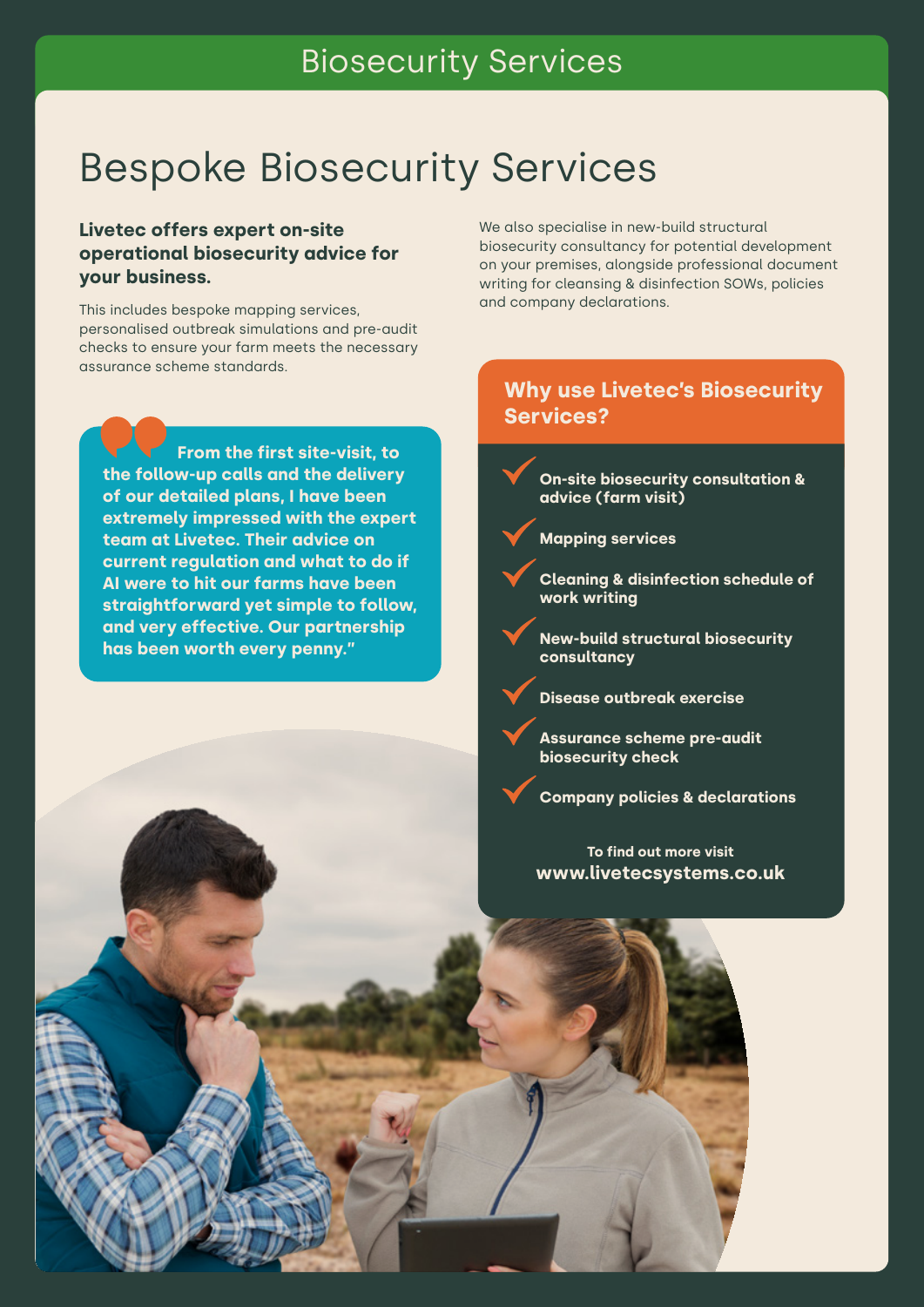## 5 Year Contingency Planning Package

**Our decades of biosecurity experience have given us the expertise to deliver a unique five-year contingency planning service.**

Tailored to your farm business, our set of plans provide you with a clear roadmap of what to do should you face an outbreak, minimising delays, downtime and stress to both you and your animals whilst elevating structural and operational biosecurity protocols that help mitigate the risk of disease on farm.

> On average our contingency planning package helps farm businesses to get back to full-scale operations within 3 months\*

Our plans are aligned with both the APHA disease outbreak measures and Defra disease protocols to keep you compliant at all times.



Rather than 12 months \*Rather than 12 months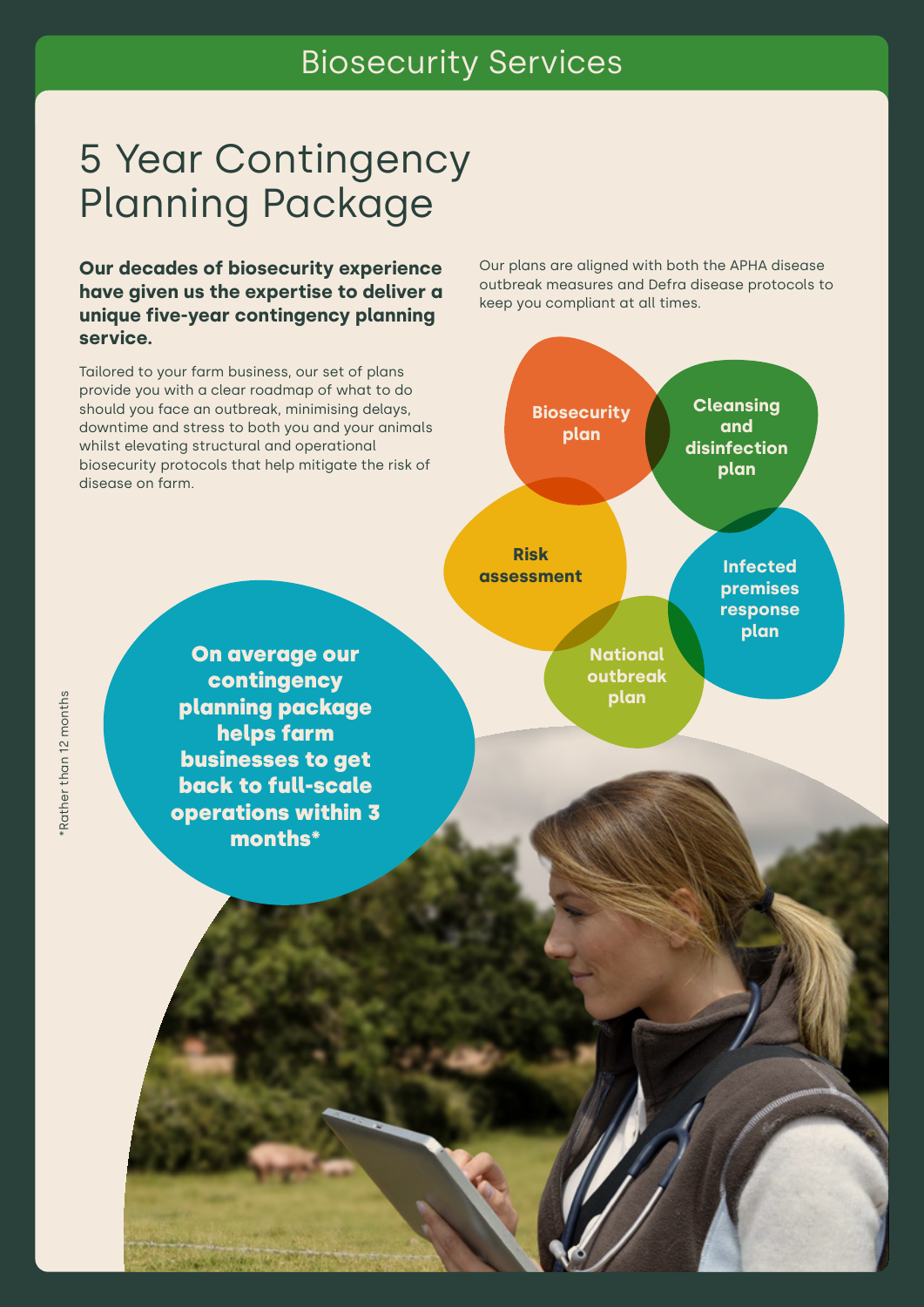## Biosecurity Services for Insurance Purposes

**Your dedicated Livetec client manager will conduct a telephone consultation to establish whether a desk-based risk assessment is required.**

This discussion will be informative and explorative to give us a full understanding of your current biosecurity measures and protocols.

Should an on-site risk assessment be required, our experts will use the findings from our visit to provide you with a detailed report, outlining any current biosecurity threats and highlighting any structural or operational biosecurity vulnerabilities.

Additionally, we build bespoke biosecurity maps to outline control points, ancillary, and the rest of the farm area.

**Standalone risk assessment; visit & documentation**

> **Desk-based risk assessment; telephone consultation**

**If you had the choice between paying a premium or paying for Livetec's planning service, take the planning service. Prevention is better than cure."** 

Scrutton Bland

## Enterprise Level Biosecurity Solutions

**For more than a decade, we have collaborated with farming SMEs, large integrators and industry to help them overcome a diverse range of challenges, from biosecurity solutions for small backyard flocks to largescale commercial farming enterprises.**

We have also partnered with leading academic institutions as well as governing bodies like APHA, Defra, BPC and the NFU and corporations to further scientific research into higher animal welfare and biosecurity that enables us to deliver enterprise level biosecurity solutions, tailored to any scale.

**Some of the renowned organisations we work with include:**